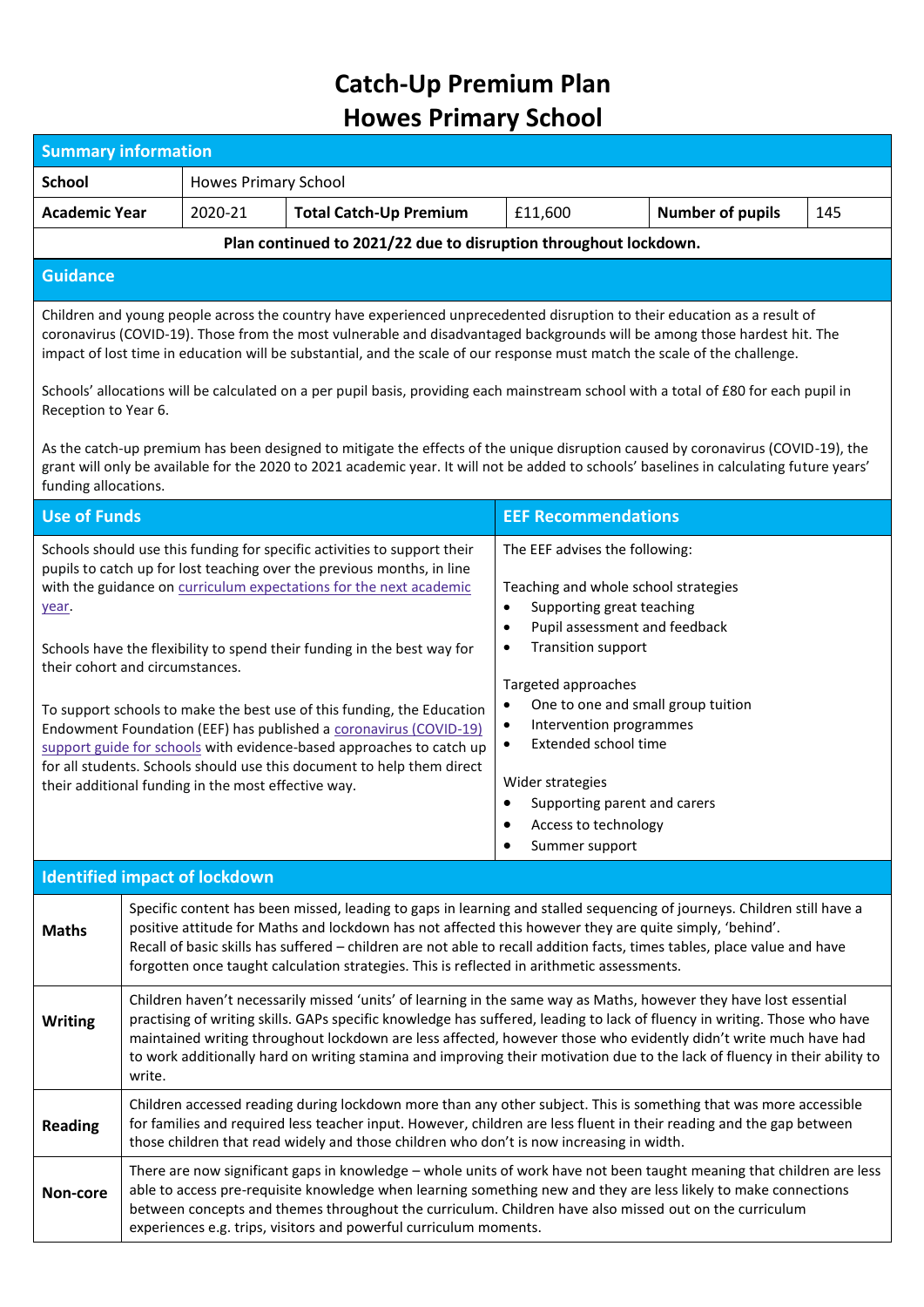| <b>Planned expenditure</b>                                                                                                                                                                                                                                                                 |                                                                                                                                                                                                                                                                                                                                                                                                                                                                                                                                                             |                                |                                       |                           |  |  |  |  |
|--------------------------------------------------------------------------------------------------------------------------------------------------------------------------------------------------------------------------------------------------------------------------------------------|-------------------------------------------------------------------------------------------------------------------------------------------------------------------------------------------------------------------------------------------------------------------------------------------------------------------------------------------------------------------------------------------------------------------------------------------------------------------------------------------------------------------------------------------------------------|--------------------------------|---------------------------------------|---------------------------|--|--|--|--|
| i. Teaching and whole-school strategies                                                                                                                                                                                                                                                    |                                                                                                                                                                                                                                                                                                                                                                                                                                                                                                                                                             |                                |                                       |                           |  |  |  |  |
| <b>Desired outcome</b>                                                                                                                                                                                                                                                                     | Chosen approach and anticipated cost                                                                                                                                                                                                                                                                                                                                                                                                                                                                                                                        | <b>Staff</b><br>lead           | <b>Review</b><br>date?                | Impact<br>(once reviewed) |  |  |  |  |
| Supporting great teaching:                                                                                                                                                                                                                                                                 |                                                                                                                                                                                                                                                                                                                                                                                                                                                                                                                                                             |                                |                                       |                           |  |  |  |  |
| The foundation subject will be planned<br>with increasing detail and consideration<br>for how pre-requisite knowledge will be<br>taught alongside new learning so that<br>knowledge gaps can be reduced.                                                                                   | Additional time for teachers to research<br>and plan non-core subjects. Review of<br>where staff meeting time can be used to<br>facilitate staff being able to review the<br>curriculum and their planning.                                                                                                                                                                                                                                                                                                                                                 | <b>SLT</b>                     | February<br>2022                      |                           |  |  |  |  |
| Despite the limitations placed on<br>schools in terms of use of physical<br>resources and the sharing of them,<br>manipulatives are accessed regularly in<br>Maths to support learning.                                                                                                    | Review the Maths trolleys in each<br>classroom and purchase additional<br>resources if needed.<br>(E200)                                                                                                                                                                                                                                                                                                                                                                                                                                                    | KD                             | February<br>2022                      |                           |  |  |  |  |
| Teaching assessment and feedback<br>Teachers have a very clear<br>understanding of what gaps in learning<br>remain and use this to inform<br>assessments of learning that are aligned<br>with standardised norms, giving a<br>greater degree in confidence and<br>accuracy of assessments. | Staff to complete benchmark assessment<br>in September 2020. These to be updated<br>each term. Staff meeting time to allow<br>for the inputting of data into the main<br>system.                                                                                                                                                                                                                                                                                                                                                                            | <b>SLT</b>                     | Monitoring<br>each term               |                           |  |  |  |  |
| Use of the outdoors to support learning<br>Teachers are trained in strategies to<br>support using the outdoors to support<br>learning across the curriculum.                                                                                                                               | Staff CPD.<br>Release time to adapt the curriculum.<br>Release time for subject leaders to<br>monitor implementation.<br>(E800)                                                                                                                                                                                                                                                                                                                                                                                                                             | PE<br>Team                     | Monitoring<br>each term               |                           |  |  |  |  |
| <b>Transition support</b>                                                                                                                                                                                                                                                                  |                                                                                                                                                                                                                                                                                                                                                                                                                                                                                                                                                             |                                |                                       |                           |  |  |  |  |
| Children who are joining school from<br>different settings or who are beginning<br>their schooling with Howes Primary<br>have an opportunity to become familiar<br>and confident with the setting before<br>they arrive.                                                                   | New starters information page created<br>for the website.<br>Phone calls and emails home to families.<br>Cards sent to new starter children.<br>Video of the school shared with new<br>starters in July 2020.<br>Initial two days of the Autumn term set<br>aside to meet with parents and children<br>in a Covid safe manner for the Early<br>Years team.<br>Visits for new starters in year groups<br>other thatn Early Years completed after<br>school where allowed within the<br>pandemic and lockdown. All visits<br>conducted with safety paramount. | <b>SLT</b><br>and<br><b>HP</b> | Ongoing<br><b>Total budgeted cost</b> |                           |  |  |  |  |
|                                                                                                                                                                                                                                                                                            | £ 1000                                                                                                                                                                                                                                                                                                                                                                                                                                                                                                                                                      |                                |                                       |                           |  |  |  |  |